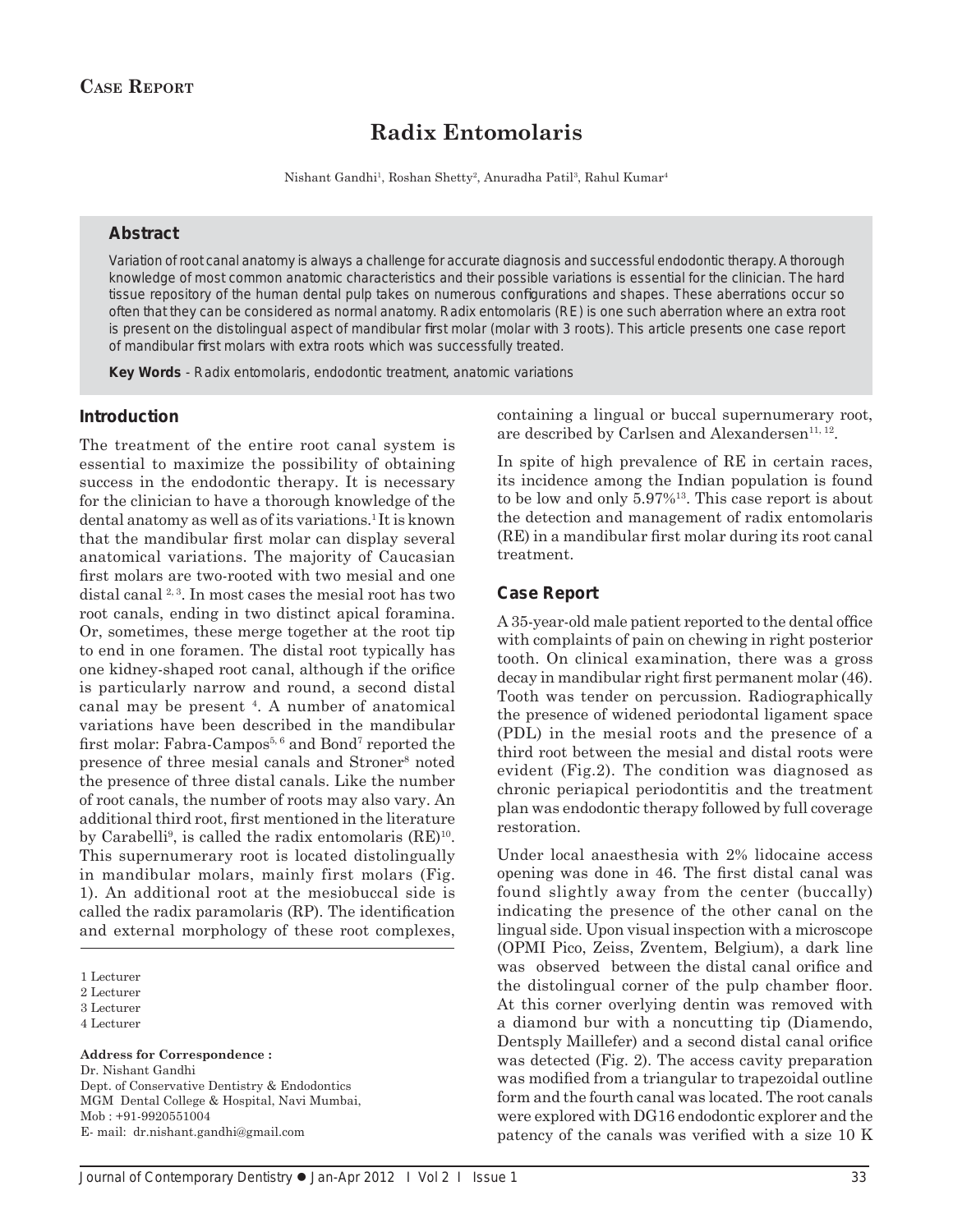

Fig 1



Fig 2: Preoperative X-ray



Fig 3: Access cavity

file. The canal length was determined electronically using Root ZX II (J Morita, USA) and the root canals were shaped with ProTaper rotary instruments (Dentsply Maillefer). During preparation, File Eze (Ultradent Products Inc., South Jordan, UT) was used as a lubricant and the root canals were disinfected with a sodium hypochlorite solution (2.5%). Calcium hydroxide ( RCCal , Prime dent, India) intracanal medicament given and patient was recalled after 7 days.

At next appointment patient was asymptomatic. Master cone radiograph revealed proper fitting of



Fig 4:Working length determination



Fig 5 : Obturation

and obturated with 6% gutta percha points and AH plus sealer (Dentsply DeTrey, Konstanz, Germany) using lateral condensation technique (Fig.5). The access cavity was restored with Type IX GIC (Fuji) cement.

## **Discussion**

The success of endodontic therapy depends on the root canal morphology to some extent. Many anatomical variations of mandibular molars have been documented in the literature. Morpho-anatomic changes in teeth may be divided according to the site of their occurrence; i.e., tooth crown, roots and root canals. Third root anomalies may develop during bud morpho differentiation as a result of a developmental aberration of both ectoderm and mesoderm $^{14}$ .

A classification by Carlsen and Alexandersen describes four different types of RE according to the location of the cervical part of the RE.<sup>15</sup>

Type A and B - Distally located cervical part of the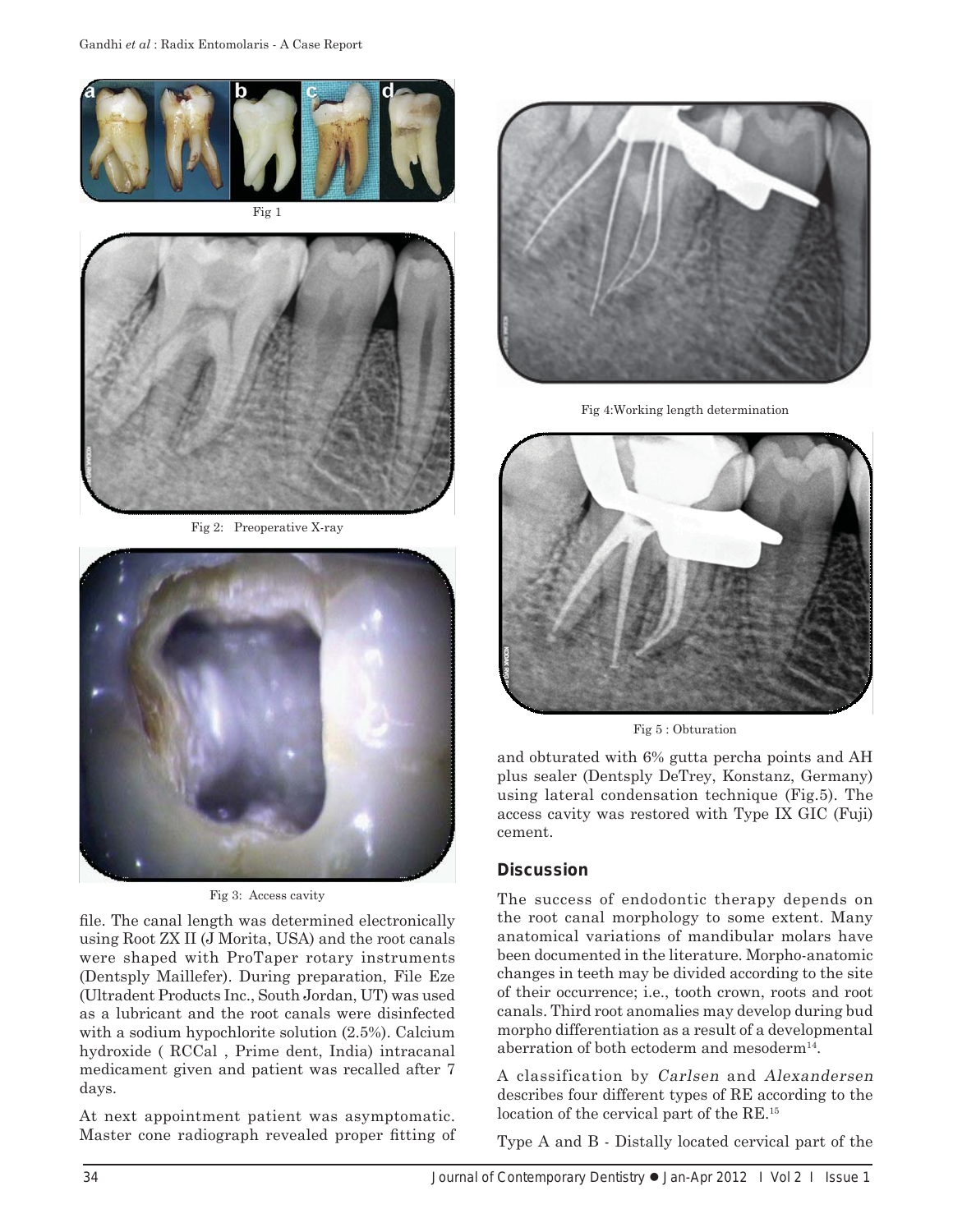RE with two normal and one normal distal root components, respectively.

Type C – Mesially located cervical part,

Type AC - Central location, between the distal and mesial root components.

This classification allows for the identification of separate and nonseperate radix entomolaris.

According to the classification of De Moor et al, based on the curvature of the separate RE variants in buccolingual orientation, three types can be identified.<sup>16</sup>

Type I - refers to a straight root/root canal,

Type II - refers to an initially curved entrance which continues as a straight root/root canal.

 Type III - refers to an initial curve in the coronal third of the root canal and a second curve beginning in the middle and continuing to the apical third.

Unusual anatomy of the mandibular first molar is reported in several studies. The presence of two distal roots is rare but does occur. This additional root can usually be found distolingually, and was recently mentioned in the literature by De Moor et al1 as "radix entomolaris"  $(RE)^{17}$ . The prevalence of three-rooted mandibular first molars in extracted teeth, according to published literature, is given in Table 218.

Apart from the awareness about the possible existence and the racial prevalence of RE, it can be detected by thorough inspection of pretreatment radiographs, especially those taken from different angles. Intra-oral periapical radiographs may serve as an important aid in identifying  $RE^{19}$ . It is suggested that the radiographs double periodontal ligament images or unclear view of distal root/canal indicate the possibility of  $RE^{20}$ . In the present case, all the radiographs taken during the root canal procedure were clearly suggestive of RE and prevented the need for further investigations like cone-beam computed tomography and 3-dimensional reconstruction which are useful to study the morphology of RE in a noninvasive manner.

| Study                    | Year | Prevalence<br>$\left(\frac{0}{0}\right)$ | Population      |
|--------------------------|------|------------------------------------------|-----------------|
| Taylor                   | 1899 | 3.4                                      | United Kingdom  |
| Tratman                  | 1938 | 5.8                                      | Chinese         |
| Tratman                  | 1938 | 0.2                                      | Indians         |
| Turner                   | 1971 | 5.8                                      | American Indian |
| Skidmore<br>and Bjorndal | 1972 | 2.2                                      | Caucasians      |
| Yones et al              | 1990 | 2.92                                     | Saudi           |
| Loh                      | 1990 | 7.9                                      | Chinese         |
| Yew and Chan             | 1993 | 21.5                                     | Chinese         |
| Gulabivala et al         | 2001 | 10.1                                     | <b>Burmese</b>  |
| Gulabivala et al         | 2002 | 13                                       | Thai            |
| Huang et al              | 2007 | 21.7                                     | Taiwanese       |
| Tu et al                 | 2007 | 17.77                                    | Taiwanese       |
| Schafer et al            | 2009 | 0.68                                     | Germans         |
| Garg et al               | 2010 | 5.97                                     | Indian          |

Table 2 – Survey of available studies: Prevalence of three rooted mandibular first molars

The presence of and RE or an RP has clinical implications in endodontic treatment. The (separate) RE is mostly situated in the same buccolingual plane as the distobuccal root, and resultant superimposition of both roots can appear on the preoperative radiograph, resulting in an inaccurate diagnosis. A thorough inspection of the preoperative radiograph and interpretation of particular marks or characteristics, such as an unclear view or outline of the distal root contour or the root canal, can indicate the presence of a 'hidden' RE. To reveal the RE, a second radiograph should be taken from a more mesial or distal angle (30 degrees). Clinical inspection of the tooth crown and analysis of the cervical morphology of the roots by means of periodontal probing can facilitate identification of an additional root. An extra cusp (tuberculum paramolare) or more prominent occlusal distal or distolingual lobe, and lingual pulp chamber wall can be explored with DG 16 explorer to reveal overlying dentin or pulp roof remnants masking the root canal entrance. The calcification, which is often situated above the orifice of the RE, has to be removed for a better view and access to the RE. However, care should be taken not to remove and excessive amount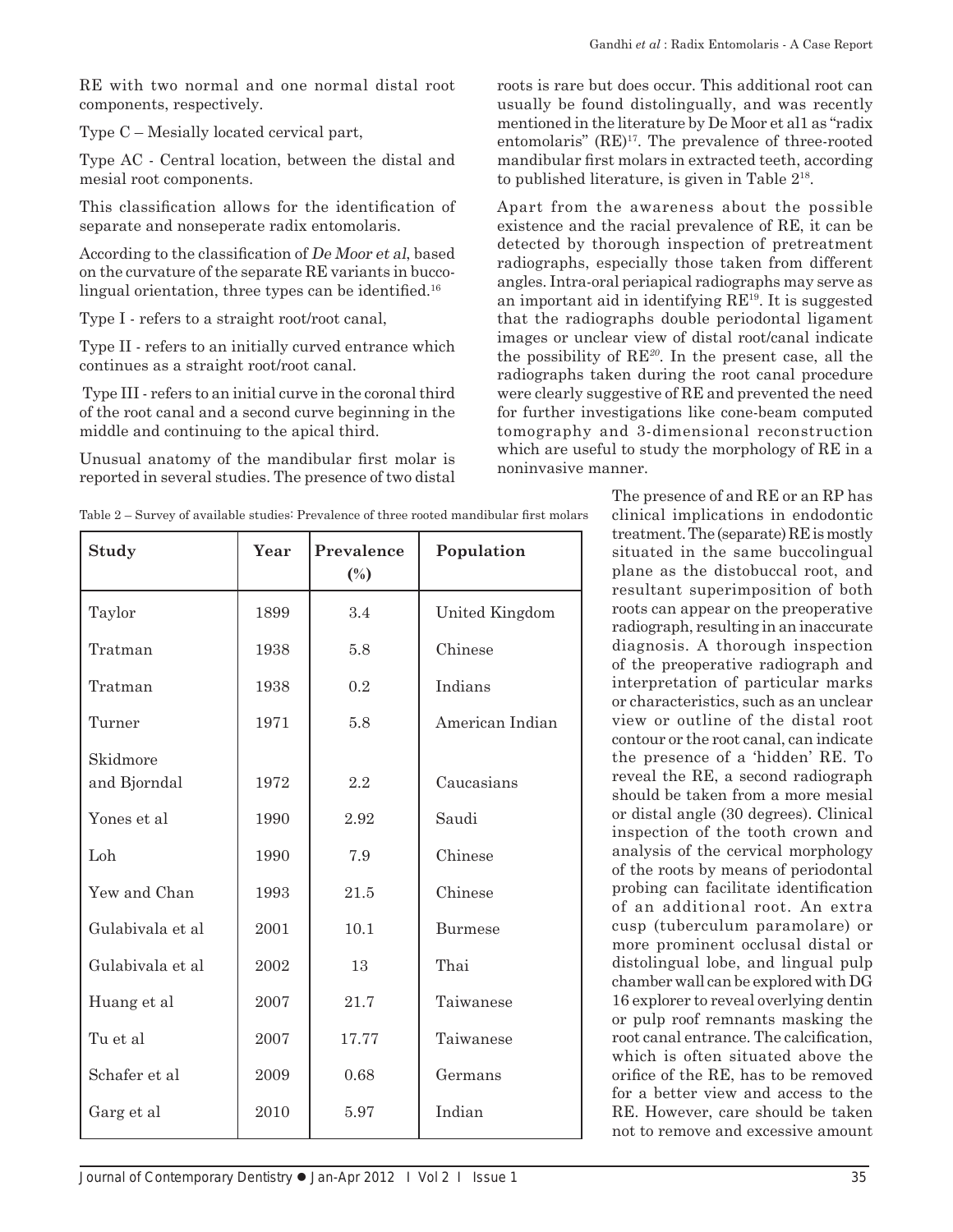of dentin on the lingual side of the cavity and orifice of the RE. A severe root inclination or canal curvature, particularly, in the apical third of the root (as in a type III RE), can cause shaping aberrations such as straightening of the root canal or a ledge, with root canal transportation and loss of working length resulting. The use of flexible nickel-titanium rotary files allows a more centered preparation shape with restricted enlargement of the coronal canal third and orifice relocation. Therefore, after relocation and enlargement of the orifice of the RE, initial root canal exploration with small files (size 10 or less) together with radiographical and electronic root canal length determination, and the creation of a glide path before preparation, are step-by-step actions that should be taken to avoid procedural errors.

The presence of and RE or an RP has clinical implications in endodontic treatment. The (separate) RE is mostly situated in the same buccolingual plane as the distobuccal root, and resultant superimposition of both roots can appear on the preoperative radiograph, resulting in an inaccurate diagnosis. A thorough inspection of the preoperative radiograph and interpretation of particular marks or characteristics, such as an unclear view or outline of the distal root contour or the root canal, can indicate the presence of a 'hidden' RE. To reveal the RE, a second radiograph should be taken from a more mesial or distal angle (30 degrees). Clinical inspection of the tooth crown and analysis of the cervical morphology of the roots by means of periodontal probing can facilitate identification of an additional root. An extra cusp (tuberculum paramolare) or more prominent occlusal distal or distolingual lobe, and lingual pulp chamber wall can be explored with DG 16 explorer to reveal overlying dentin or pulp roof remnants masking the root canal entrance. The calcification, which is often situated above the orifice of the RE, has to be removed for a better view and access to the RE. However, care should be taken not to remove and excessive amount of dentin on the lingual side of the cavity and orifice of the RE. A severe root inclination or canal curvature, particularly, in the apical third of the root (as in a type III RE), can cause shaping aberrations such as straightening of the root canal or a ledge, with root canal transportation and loss of working length resulting. The use of flexible nickel-titanium rotary files allows a more centered preparation shape with restricted enlargement of the coronal canal third and orifice relocation. Therefore, after relocation and enlargement of the orifice of the RE, initial root canal exploration with small files (size 10 or less) together with radiographical and electronic root canal length determination, and the creation of a glide path before preparation, are step-by-step actions that should be taken to avoid procedural errors.

## **Conclusion**

Clinicians should be aware of these unusual root morphologies in the mandibular first molars in

Indian population. The initial diagnosis of a radix entomolaris or paramolaris before root canal treatment is important to facilitate the endodontic procedure, and to avoid 'missed' canals. Pre-operative periapicals radiographs exposed at two different horizontal angles are required to identify these additional roots and its root canal orifice will result in a modified opening cavity with extension to the distolingual. The morphological variations of the RE in terms of root inclination and root canal curvature demand a careful and adapted clinical approach to avoid or overcome procedural errors during endodontic therapy.

## **Acknowledgements**

The authors would like to thank Dr Sabita Ram,Dean Dept. of M.G.M Dental College, Navi Mumbai for supporting me for the publication. Also I would like to thank Dr.Vanitha Shenoy & Dr.Richard Pereira for helping me throughout the publication.

## **References:**

- 1. Rayhani MF, Rahimi S, Shahi S. Root canal therapy of a mandibular first molar with five root canals: a case report. IEJ 2007; 2(3):110-2.
- 2. Barker BC, Parson KC, Mills PR, Williams GL. Anatomy of root canals. III. Permanent mandibular molars. Aust Dent J 1974; 19:403–13.
- 3. Vertucci FJ. Root canal anatomy of the human permanent teeth. Oral Surg Oral Med Oral Pathol 1984; 58:589 –99. Thoden Van Velzen SK, Wesselink PR, De Cleen MJH. Endodontologie, 2nd ed. Bohn Stafleu Van Loghum, Houtem/ Diegem, 1995:142–3.
- 5. Fabra-Campos H. Unusual root anatomy of mandibular first molars. J Endod 1985; 11:568 –57.
- 6. Fabra-Campos H. Three canals in the mesial root of mandibular first permanent molars: a clinical study. Int Endod J 1989; 22:39–43.
- 7. Bond JL. Clinical management of middle mesial root canals in mandibular molars. J Endod 1988; 14:312– 4.
- Stroner WF. Mandibular first molar with three distal canals. Oral Surg 1984; 57:554 –7. Carabelli G. Systematisches Handbuch der Zahnheilkunde, 2nd ed. Vienna: Braumuller und Seidel, 1844:114. Bolk L. Bemerküngen über Wurzelvariationen am menschlichen unteren Molaren. Zeiting fur Morphologie und Anthropologie 1915; 17:605–10.
- 11. Carlsen O, Alexandersen V. Radix entomolaris: identification and morphology. Scan J Dent Res 1990; 98:363–73.
- 12. Carlsen O, Alexandersen V. Radix paramolaris in permanent mandibular molars: identification and morphology. Scan J Dent Res 1991; 99:189 –95.
- 13. Garg AK, Tewari RK, Kumar A, Hashmi SH, Agrawal N, Mishra SK. Prevalence of three-rooted mandibular permanent first molars among the Indian population. J Endod 2010; 36:1302–1306.
- 14. Rashid AM, Suliman AA. Incidence of third root in mandibular